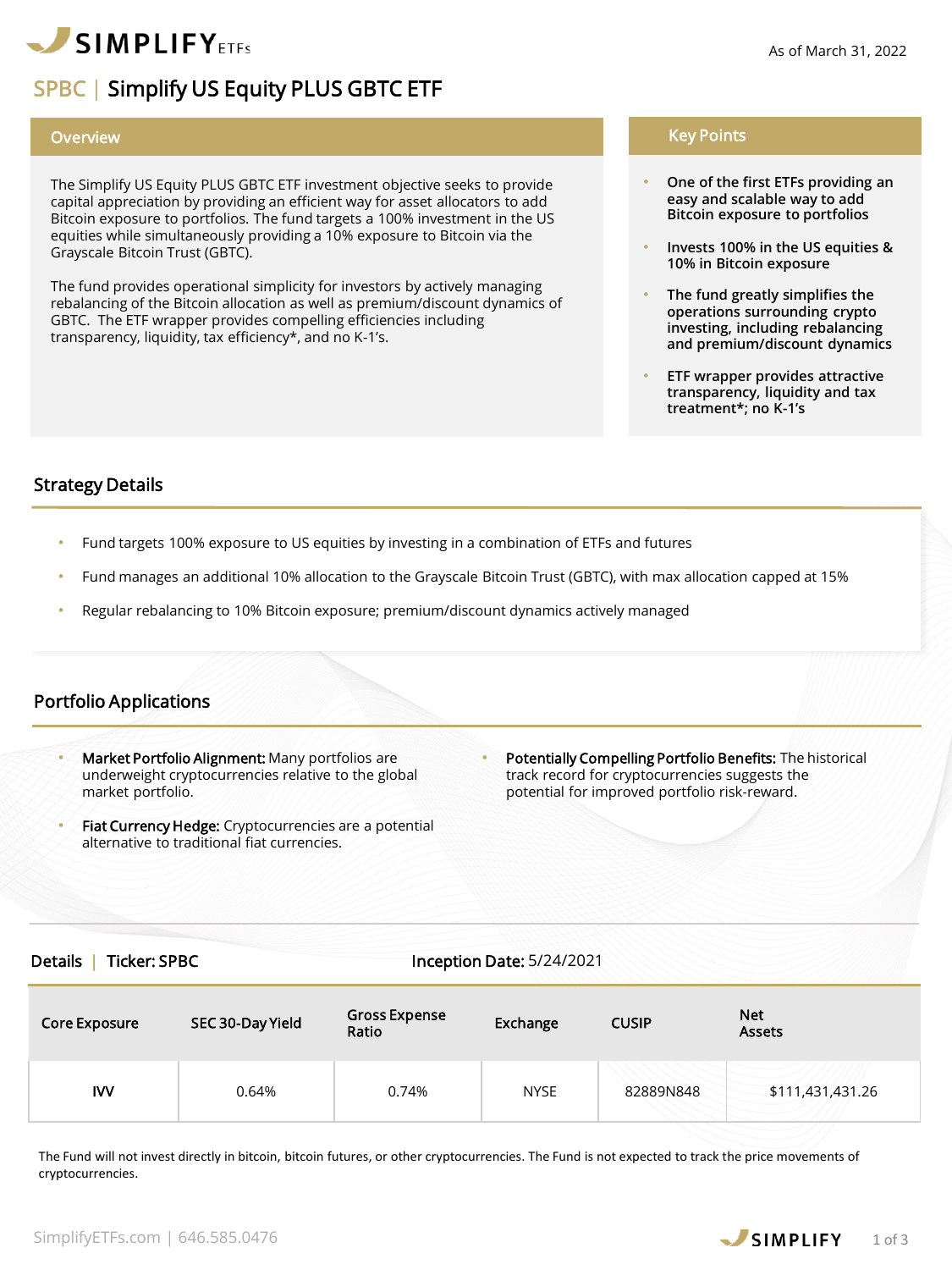## Current Holdings

| Position         | Allocation |
|------------------|------------|
| <b>GBTC</b>      | 10.59%     |
| <b>IVV</b>       | 83.90%     |
| ESM <sub>2</sub> | 15.25%     |
| Cash             | 4.47%      |

Holdings are subject to change without notice.

## Performance as of 3/31/22

|                          | <b>Cumulative Total Returns</b> | Total Returns as of 03/31/22 |                 |        |                 |
|--------------------------|---------------------------------|------------------------------|-----------------|--------|-----------------|
| <b>SPBC</b>              | <b>MTD</b>                      | 3 Months                     | Since Inception | 1-Year | Since Inception |
| <b>NAV</b>               | 4.27%                           | -5.64%                       | 7.98%           |        | 7.98%           |
| <b>Market Price</b>      | 4.39%                           | -5.46%                       | 8.88%           |        | 8.88%           |
| <b>S&amp;P 500 Index</b> | 3.07%                           | -5.17%                       | 9.26%           |        | 9.26%           |

Returns less than 1-year are cumulative.

The performance data quoted represents past performance and is no guarantee of future results. Current performance may be lower or higher than the performance data quoted. Investment returns and principal value of an investment will fluctuate so that an investor's shares, when redeemed, may be worth more or less than their original cost. For performance data current to the most recent month-end please call (855) 772-8488 or go to https://www.simplify.us/etfs.

## DEFINITIONS:

Global Market Portfolio: Represents all assets—stocks, bonds, real estate, commodities, and other investments issued by governments and corporations—weighted in proportion to their relative market values.

Market Price: The current price at which shares are bought and sold. Market returns are based upon the last trade price.

Notional Exposure: The full market exposure a derivatives contract provides after accounting for the leverage embedded in the derivative, expressed as a percentage of the fund's total assets. We assume each option's delta (sensitivity to changes in underlying) is 1 in this calculation, implying that we are measuring the exposure afforded by the options in the instance where extreme markets are being realized. This metric provides a measure of the protection afforded to the underlying security by a given option position.

K-1: Schedule K-1 a federal tax document used to report the income, losses, and dividends of a business' or financial entity's partners or an S corporation's shareholders.

NAV: The dollar value of a single share, based on the value of the underlying assets of the fund minus its liabilities, divided by the number of shares outstanding. Calculated at the end of each business day.

SEC 30-Day Yield: The yield is calculated with a standardized formula and represents net investment income earned by a fund over a 30-day period, expressed as an annual percentage rate based on the fund's share price. The yield includes the effect of any fee waivers and/or reimbursements. Without waivers, yields would be reduced. This is also referred to as the "standardized yield", "30-Day Yield" and "Current Yield".